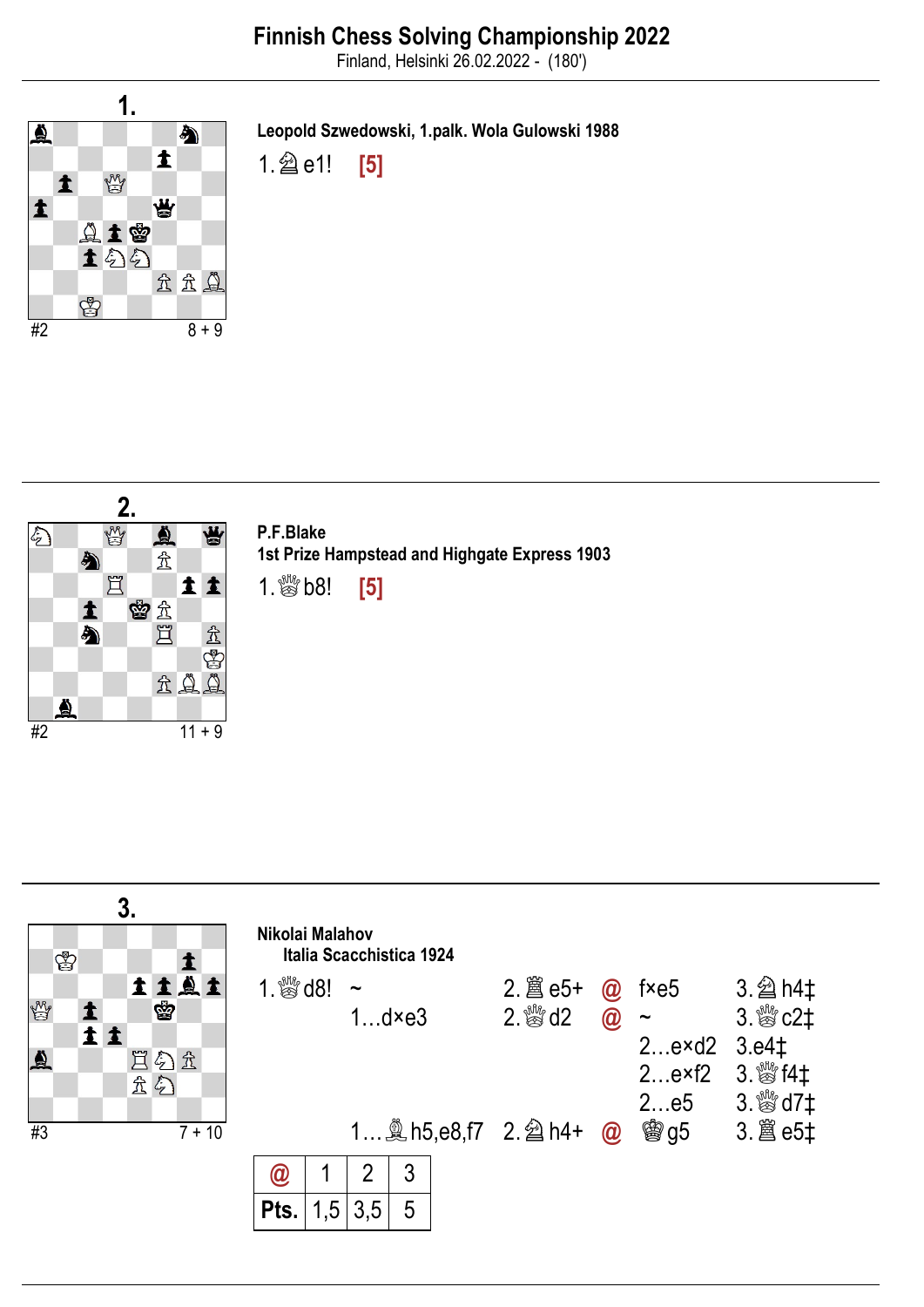# Finnish Chess Solving Championship 2022

Finland, Helsinki 26.02.2022 - (180')



#### Aleksandr Feoktistov 1st Prize JТ Pobeda-70 2015

| 1<br>1<br>1 |   | *<br><b>鬱e5</b><br>e:f6<br>▓a7 2. @ b1 |                | $2.$ $\hat{\mathbb{B}}$ d2+<br>$2.2e3+$ |     | (A)<br>(B)<br>(C)                   | @<br>$\circledR$<br>@<br>$\circledR$ | <b>鬱d3</b><br><b>鬱e3</b><br><b>嚠 e5</b><br>$\tilde{}$ | 3.<br>3.<br>3.<br>3 <sub>1</sub> | <b>闔</b> f4‡<br><b>闔 d3‡</b><br><b>奠 c5‡</b><br><b>闔 e4‡</b> | (A)        | $[2. \& 14?, 2. \& 66?]$ |  |
|-------------|---|----------------------------------------|----------------|-----------------------------------------|-----|-------------------------------------|--------------------------------------|-------------------------------------------------------|----------------------------------|--------------------------------------------------------------|------------|--------------------------|--|
| 1<br>1      |   |                                        |                | ▓b6 2. <b>③</b> f4                      |     | $\tilde{\phantom{a}}$<br>$\tilde{}$ | @<br>@                               | <b>②:f6</b><br>$@{\rm cb}$                            | 3.<br>3.<br>3 <sub>1</sub><br>3. | <sup>2</sup> :b5‡<br><b>闔 d2‡</b><br><b>奠e5‡</b><br>$Q$ e3‡  | (B)<br>(C) | [2. 2 e6?, 2. 2 b1?]     |  |
| @           | 1 | $\frac{100}{100}$ f4<br>2              | 3              | 4                                       | 5   | 6                                   | @<br>7                               | U e5                                                  | 3.                               | U e2‡                                                        |            | [2. @ b1?, 2. @ f4?]     |  |
| Pts.        | 1 | 1,5                                    | $\overline{2}$ | 3                                       | 3,5 | 4,5                                 | 5                                    |                                                       |                                  |                                                              |            |                          |  |



### Thorsten Zirkwitz 20. place 6. WCCT 1996-2000

|  |  |  | 2. $\hat{2}$ f2 exf2 3. $\hat{2}$ d3+ [1] @ e4 4. $\hat{2}$ xf2 $\ddagger$  |
|--|--|--|-----------------------------------------------------------------------------|
|  |  |  | 2. $\hat{2}$ ×c3 b×c3 3. $\hat{2}$ a4+ [1] @ e4 4. $\hat{2}$ ×c3 $\ddagger$ |
|  |  |  | 2. $\hat{2}$ d6 c×d6 3. $\hat{2}$ b7+ [1] @ e4 4. $\hat{2}$ ×d6 $\ddagger$  |
|  |  |  |                                                                             |
|  |  |  |                                                                             |

|    |                         | 6. |    |          |              | <b>Sven Trommler</b> |                                                  |  |  |                                   |  |
|----|-------------------------|----|----|----------|--------------|----------------------|--------------------------------------------------|--|--|-----------------------------------|--|
|    |                         |    |    |          |              |                      | 2nd HM Freie Presse 1991                         |  |  |                                   |  |
|    | $\mathcal{L}_{2}$<br>土曾 | 罝  |    | 今        | 1.c3! $\sim$ |                      | 2. 2 e7‡<br>$b \times c3$ 2. 彎 $b5$ ~ 3. 簋 $e5+$ |  |  | 彎d6 4. @ f7+ 4 彎∼7 5. 簋 e7+ [2,5] |  |
|    | i i                     |    |    |          |              |                      |                                                  |  |  |                                   |  |
|    | 立会                      |    |    |          |              |                      |                                                  |  |  |                                   |  |
|    |                         |    | 外当 |          |              |                      |                                                  |  |  |                                   |  |
| #6 |                         |    |    | $5 + 12$ |              |                      |                                                  |  |  |                                   |  |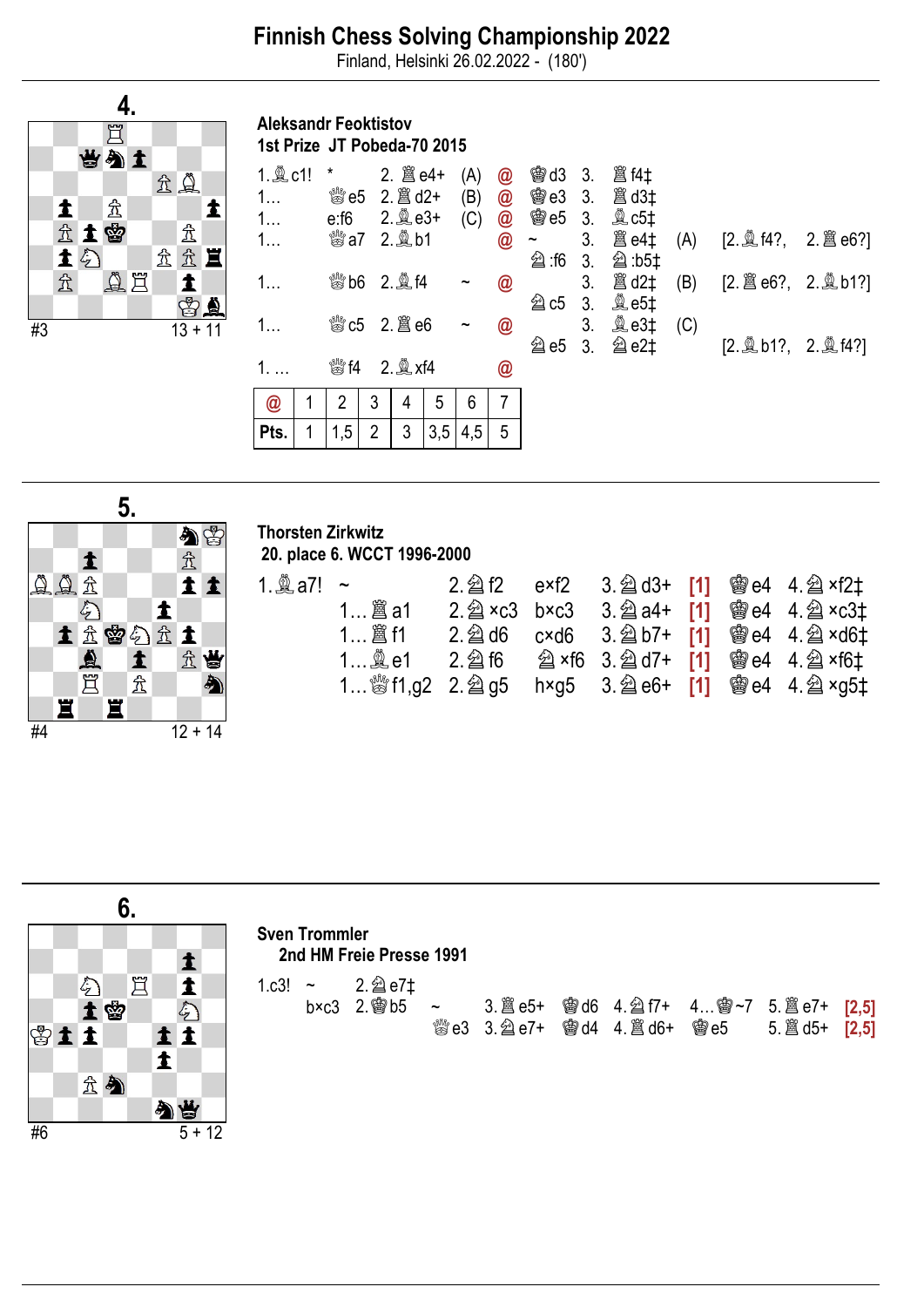# Finnish Chess Solving Championship 2022

Finland, Helsinki 26.02.2022 - (180')



## H.Ginninger Sp.Prize Revista de Romana de Sah 1929

| 3.e3+ <b>[1]</b> 嚠xe3 4.奠g1+ 嚠f4 5.@g2+ <b>[1]</b> 嚠xf3<br>6.奠e2+ [1] 彎e4 7.奠d3+ 彎d5 8.奠c4+ | $\circledR$ c6 |
|---------------------------------------------------------------------------------------------|----------------|
|                                                                                             |                |



Steffen Slumstrup Nielsen, Original for Tehtäväniekka 1/2022

|                      | [1] | $\mathbb{Q}$ d5 |
|----------------------|-----|-----------------|
| 2.g7                 | [1] | a2              |
|                      |     |                 |
| 4. <sup>3</sup> g5+! | [1] | e5!             |
| 5. 2xe5+             |     | <b>鸞d2</b>      |
| 6.04!!               | [1] | <b>ै xg8+</b>   |
| $7.0x5+$             | [1] |                 |
| 8. <u>奠</u> xa1.     |     |                 |